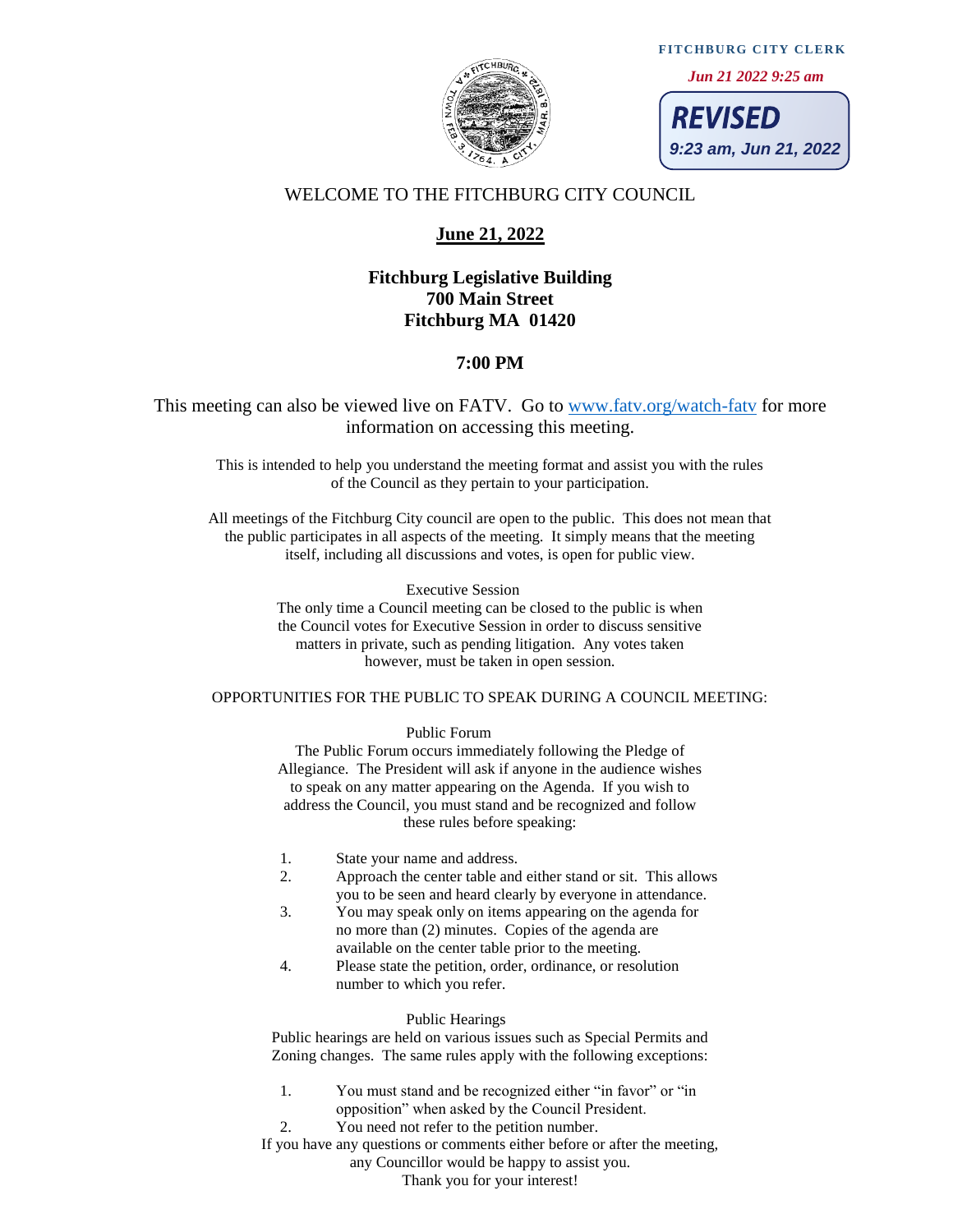## **I. PUBLIC FORUM**

This meeting will be open to the public. Persons who wish to participate remotely in the Public Forum portion of the meeting may request a remote attendance link by contacting the City Clerk at [cityclerk@fitchburgma.gov.](mailto:cityclerk@fitchburgma.gov)

# **II. REPORT OF THE APPOINTMENTS COMMITTEE**

**Appointments Committee Oral Report Meeting of June 21, 2022**

**New Appointments: Permanent Full Time Firefighter Fitchburg Fire Department** Jacob G. Morin

**Designee to the Montachusett Regional Commission** (Annual Appointment) Mary Jo Bohart, Director of Economic Development

# **III. REPORT OF COMMITTEE ON RECORDS**

### **IV. COMMUNICATIONS**

His Honor the Mayor

1. Appointment letter:

Barbara Slattery, as a member of the Fitchburg Disability Commission, term to expire July 1, 2025.

# **V.COMMUNICATION**

# **VI. REPORTS OF COMMITTEES**

# **Council as a Whole Committee Meeting of June 14, 2022**

109-21. Joanna Bilotta-Simeone, City Clerk, to review the Mayor's salary and the City Councilors' salary, as required by Chapter 3-43 of the Code of the City of Fitchburg. **Referred Council as a Whole/FY 2022 Budget-5/18/21 Referred back to Council as a Whole-6/15/21** (Council as a Whole Committee)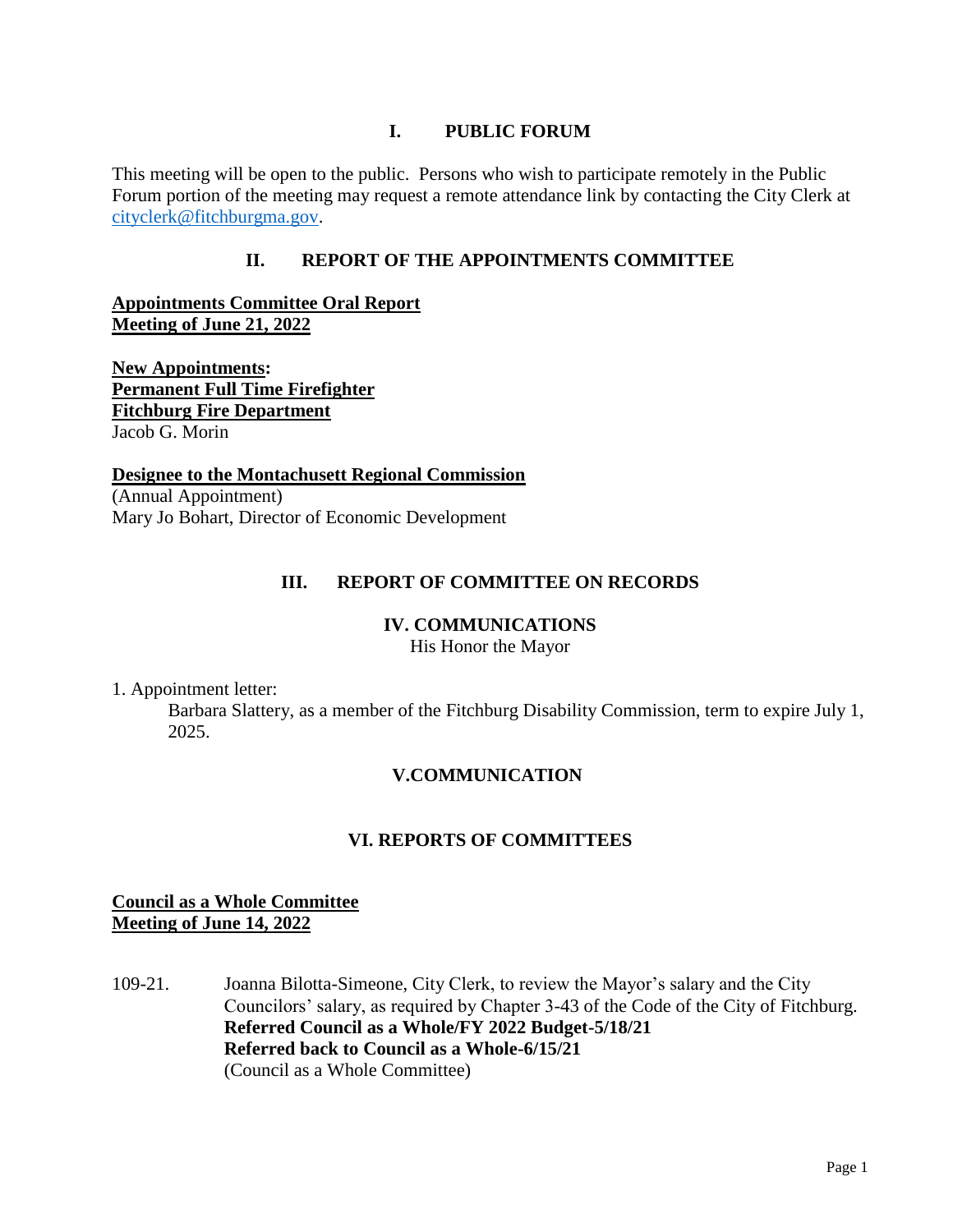- 171-22. ORDERED THAT: the City of Fitchburg hereby approves the expenditure of funds from the U.S. Environmental Protection Agency, Brownfields Assessment Grant Program in the approximate amount of \$300,000.00 (THREE HUNDRED THOUSAND AND 00/100 DOLLARS) for the purpose of said grant, which is to conduct environmental assessments of several key properties over the next four years.
- 172-22. ORDERED THAT: the City of Fitchburg hereby approves the expenditure of funds from the Republic Services Foundation's National Neighborhood Promise Fund in the approximate amount of \$200,000.00 (TWO HUNDRED THOUSAND AND 00/100 DOLLARS) for the purpose of said grant, which is construct a stage at Riverfront Park.
- 173-22. ORDERED THAT: the City of Fitchburg hereby approves the expenditure of funds from the MassDevelopment, Site Readiness Grant Program in the approximate amount of \$100,000.00 (ONE HUNDRED THOUSAND AND 00/100 DOLLARS) for the purpose of said grant, which is to conduct assessment/development studies on reuse of portions of the Fitchburg Municipal Airport.
- 174-22. ORDERED THAT: the City of Fitchburg hereby approves the expenditure of funds from the Massachusetts Department of Transportation, Shared Streets and Spaces Program grant in the approximate amount of \$199,646.64 (ONE HUNDRED NINETY-NINE THOUSAND, SIX HUNDRED FORTY-SIX AND 64/100 DOLLARS) for the purpose of said grant, which is to fund the Franklin Road Sidewalk/Safe Routes to School Enhancement project.
- 175-22. ORDERED THAT: the City of Fitchburg hereby approves the expenditure of funds from the Massachusetts Department of Transportation, Shared Streets and Spaces Program grant in the approximate amount of \$47,00.00 (FORTY-SEVEN THOUSAND AND 00/100 DOLLARS) for the purpose of said grant, which is to fund the Boutelle Street Traffic Calming project.
- 176-22. ORDERED THAT: the City of Fitchburg hereby approves the expenditure of funds from the Federal Aviation Administration, Airport Rescue Grant in the approximate amount of \$59,000.00 (FIFTY-NINE THOUSAND AND 00/100 DOLLARS) for the purpose of said grant, which is to repair the hangers at the airport, or other projects which may arise.
- 177-22. ORDERED THAT: there be and hereby is transferred from within the sum of TWO HUNDRED SIXTY AND 00/100 DOLLARS (\$260.00) same to be transferred from VETERANS BENEFITS, CASH BENEFITS and credited to VETERANS EXPENSES, MEMORIAL DAY CELEBRATION.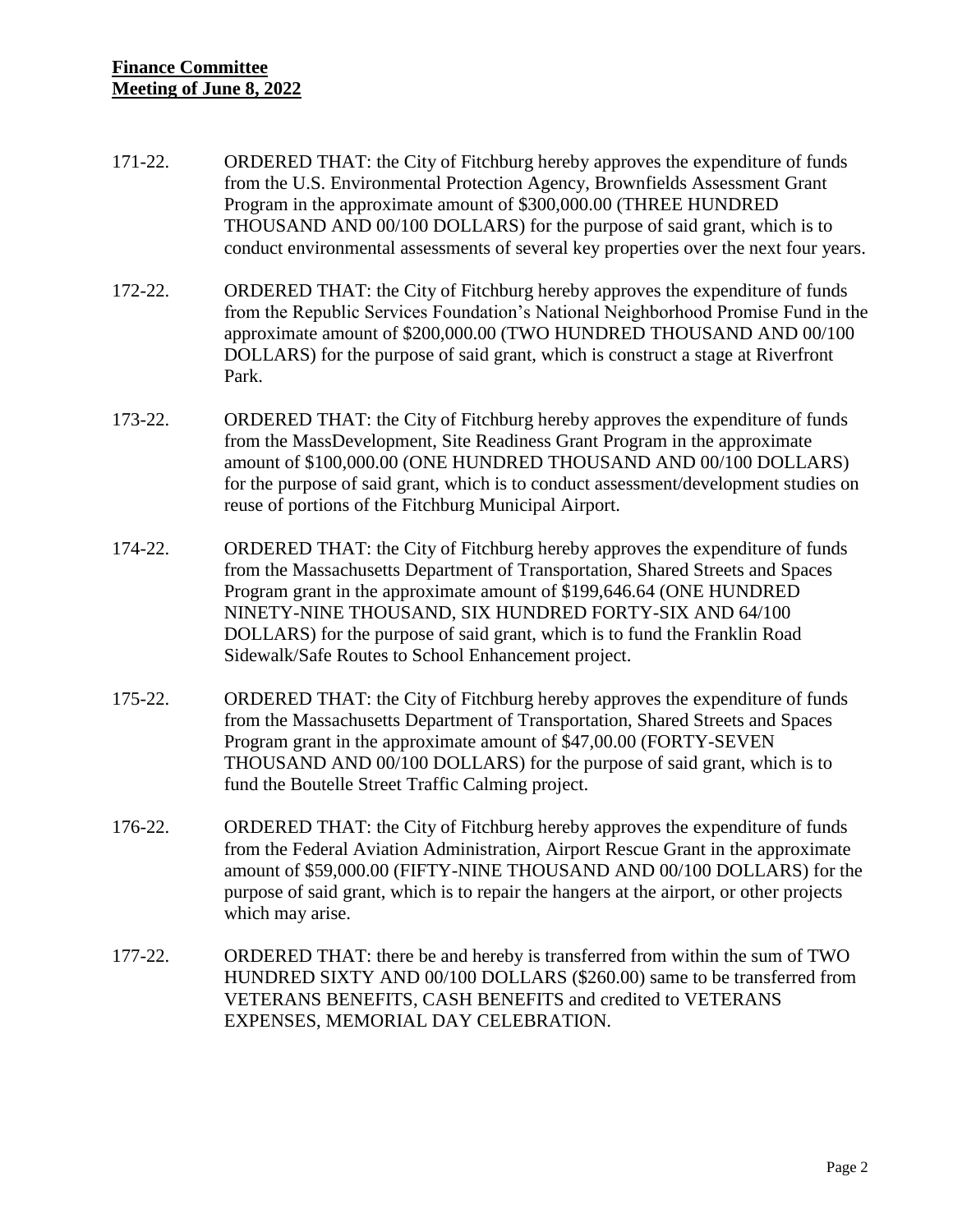178-22. ORDERED THAT: there be and hereby is appropriated the sum of TWO THOUSAND AND 00/100 DOLLARS (\$2,000.00) same to be charged against AVAILABLE FUNDS and credited to the following FACILITIES PERSONAL SERVICES accounts:

| \$700.00 |
|----------|
| \$750.00 |
| \$550.00 |
|          |

- 179-22. ORDERED THAT: there be and hereby is appropriated the sum of SEVEN THOUSAND, ONE HUNDRED NINETY-NINE AND 00/100 DOLLARS (\$7,199.00) same to be charged against AVAILABLE FUNDS and credited to TREASURER PERSONAL SERVICES, ASSISTANT TO DEPARTMENT HEAD.
- 180-22. ORDERED THAT: there be and hereby is appropriated the sum of TWELVE THOUSAND AND 00/100 DOLLARS (\$12,000) same to be charged against AVAILABLE FUNDS and credited to COUNCIL ON AGING PERSONAL SERVICES, SICK TIME BUYBACK for the purpose of paying a retiring employee.
- 181-22. ORDERED THAT: there be and hereby is appropriated the sum of FIFTY-TWO THOUSAND AND 00/100 DOLLARS (\$52,000.00) same to be charged against AVAILABLE FUNDS and credited to EMPLOYEE BENEFITS, WORKERS COMPENSATION.
- 182-22. ORDERED THAT: there be and hereby is appropriated the sum of TWENTY THOUSAND AND 00/100 DOLLARS (\$20,000.00) same to be charged against AVAILABLE FUNDS and credited to EMPLOYEE BENEFITS, POLICE CHAPTER 41.
- 183-22. ORDERED THAT: there be and hereby is appropriated the sum of FIFTY-FOUR THOUSAND, TWO HUNDRED SEVENTY-NINE AND 00/100 DOLLARS (\$54,279.00) same to be charged against AVAILABLE FUNDS and credited to the following accounts:

| ASSESSOR, PERSONAL SERVICES              | \$6,133.00 |
|------------------------------------------|------------|
| TREASURER, PERSONAL SERVICES             | \$9,147.00 |
| CITY CLERK, PERSONAL SERVICES            | \$7,760.00 |
| COMM. DEV., PERSONAL SERVICES            | 744.00     |
| POLICE, PERSONAL SERVICES                | \$8,674.00 |
| FIRE, PERSONAL SERVICES                  | \$2,328.00 |
| <b>BUILDING, PERSONAL SERVICES</b>       | \$5,767.00 |
| HEALTH, PERSONAL SERVICES                | \$5,924.00 |
| COUNCIL ON AGING, PERSONAL SERVICES      | \$4,990.00 |
| VETERANS, PERSONAL SERVICES              | \$1,990.00 |
| <b>EMPLOYEE BENEFITS, OTHER BENEFITS</b> | 822.00     |

184-22. ORDERED THAT: there be and hereby is transferred from within the following PERSONAL SERVICES accounts the sum of TWO THOUSAND, NINE HUNDRED SIXTY-TWO AND 00/100 DOLLARS (\$2,962.00) same to be credited to the following accounts: WATER ENTERPRISE FUND \$2,962.00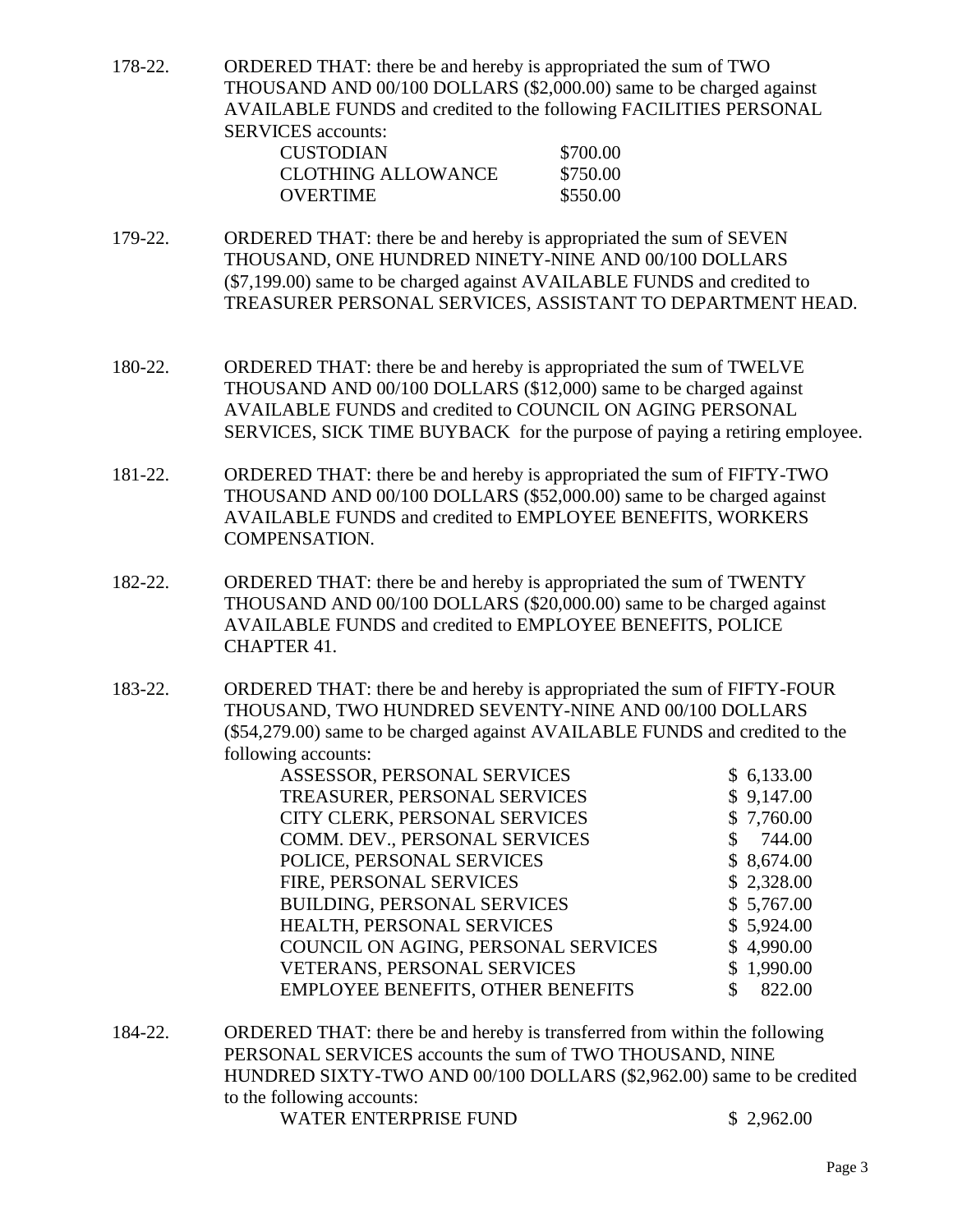- 185-22. ORDERED THAT: there be and hereby is appropriated the sum of FIFTEEN THOUSAND, TWO HUNDRED AND 00/100 DOLLARS (\$15,200.00) same to be charged against AVAILABLE FUNDS and credited to LAW OTHER EXPENSES, DAMAGES PERSONS AND PROPERTY to cover compensation to property owners affected by the Circle Street Bridge project.
- 186-22. ORDERED THAT: there be and hereby is appropriated the sum of NINE HUNDRED FIFTY THOUSAND AND 00/100 DOLLARS (\$950,000.00) same to be charged against AVAILABLE FUNDS and credited to LAW OTHER EXPENSES, DAMAGES PERSONS & PROPERTY to settle a claim at the airport.
- 187-22. ORDERED THAT: there be and hereby is appropriated the sum of ONE HUNDRED THOUSAND AND 00/100 DOLLARS (\$100,000.00) same to be charged against AVAILABLE FUNDS and credited to the following LAW OTHER EXPENSES accounts:

LITIGATION & SPECIAL COUNSEL \$50,000.00 LABOR NEGOTIATOR \$50,000.00

# **VII. ORDERS – FINANCE**

- 152-22. LOAN ORDER: Appropriate \$3,300,000.00 to pay the cost of demolishing the existing and constructing a new Oak Hill Water Storage Tank and complete misc. repairs/work at the Overlook, Scott and Falulah Water Storage Tanks as outlined in the enclosed Loan Order. (Final Reading and roll call vote)
- 153-22. LOAN ORDER: Appropriate \$30,000,000.00 to pay the cost of various sewer separation projects including, but not limited to sewer separation project CSO 010, 032, 045, and 083 Separation/Rehabilitation as outlined in the enclosed Loan Order. (Final Reading and roll call vote)
- 194-22 ORDER THAT: the City of Fitchburg hereby approves the expenditure of funds from the Commonwealth of Massachusetts earmark in the approximate amount of \$75,000.00 (SEVENTY-FIVE THOUSAND AND 00/100 DOLLARS) for the purpose of said earmark, which is for training and equipment related to our newly established crisis response clinician. (Suspension of the Rules)
- 195-22 ORDER THAT: the City of Fitchburg hereby approves the expenditure of funds from the Massachusetts Executive Office of Public Safety and Security, Highway Safety Division grant in the approximate amount of \$2,810.60 (TWO THOUSAND, EIGHT HUNDRED TEN AND 60/100 DOLLARS) for the purpose of said grant, which is to purchase and install federally approved child passenger safety seats.
- 196-22 ORDER THAT: there be and hereby is transferred from within the sum of TWELVE THOUSAND AND 00/100 DOLLARS (\$12,000.00) same to be transferred from POLICE, PERSONAL SERVICES, CIVILIAN DISPATCHERS and credited to POLICE, PERSONAL SERVICES, DISPATCHER OVERTIME.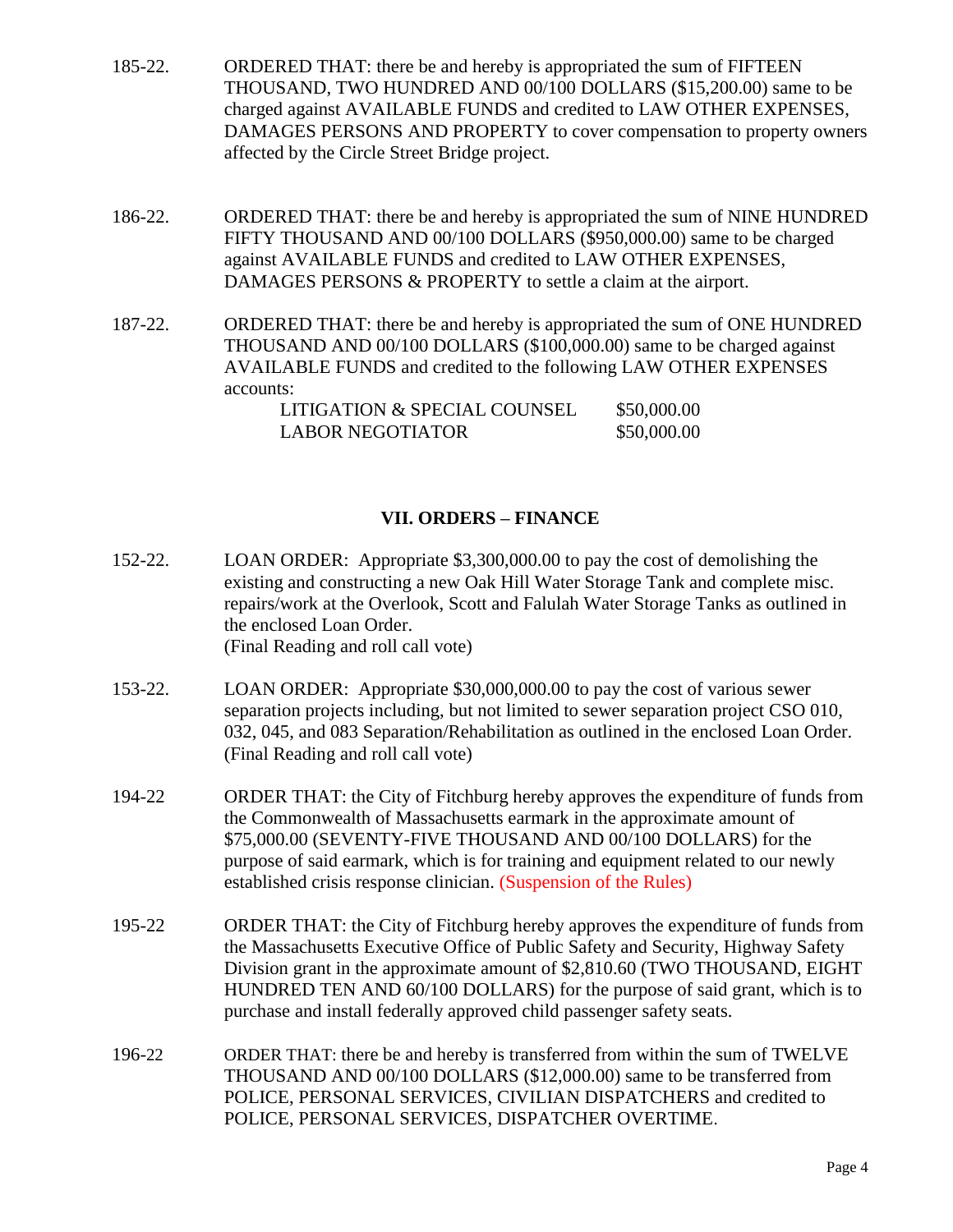- 197-22 ORDER THAT: there be and hereby is transferred from within the sum of THIRTEEN THOUSAND, FIVE HUNDRED AND 00/100 DOLLARS (\$13,500.00) same to be transferred from HUMAN RESOURCES PERSONAL SERVICES, HUMAN RESOURCES GENERALIST and credited to the following accounts: HUMAN RESOURCES, PERS. SERV., OVERTIME \$5,000.00 HUMAN RESOURCES, EXPENSES, TEMP. P.S. \$8,500.00
- 198-22 LOAN ORDER: the City appropriate the amount of Four Million, Eight Hundred Thousand Dollars (\$4,800,000.00) for the purpose of paying costs of an Accelerated Repair Project at the Arthur M. Longsjo Middle School, located at 98 Academy Street, Fitchburg, Massachusetts, to replace windows and doors, as outlined in the enclosed order. (Refer to Finance Committee)

# **VIII. ORDINANCES**

- 190-22. AN ORDINANCE: That a vacant property and registration be added to Chapter 137 of the Fitchburg City Code, as outlined in the enclosed Ordinance. (Final Reading)
- 191-22. An ORDINANCE: Amending Section 181.2112 "Business Districts" inserting the following paragraph underneath the paragraph entitled "Downtown Business" as outlined in the enclosed Ordinance. (Final Reading) [Track Changes](https://www.fitchburgma.gov/DocumentCenter/View/9950/19122_ZO-2022_062122_Track-Changes) [Zoning Map 191-22](https://www.fitchburgma.gov/DocumentCenter/View/9951/191-22_Zoning-Map-2022)
- 192-22. An ORDINANCE: Amending Chapter 139 of the Fitchburg City Code (Noncriminal Disposition of Violations and Municipal Fine Procedures as outlined in the enclosed Ordinance). (Final Reading)
- 193-22. An ORDINANCE: That the Downtown Smart Growth District shall be reflected pursuant to the attached map. (Final Reading) [Downtown Smart Growth Zoning District](https://www.fitchburgma.gov/DocumentCenter/View/9952/193-22_2022-Fitchburg-Downtown-Smart-Growth-Zoning-District_85x11L) [West Smart Growth Zoning District](https://www.fitchburgma.gov/DocumentCenter/View/9953/193-22_2022-Fitchburg-West-Smart-Growth-Zoning-District_85x11L)
- 199-22 An ORDINANCE: Amending Chapter 169-24 entitled "parking prohibited at all times". (Relating to Boulder Dr. as in the enclosed order) (First Reading)